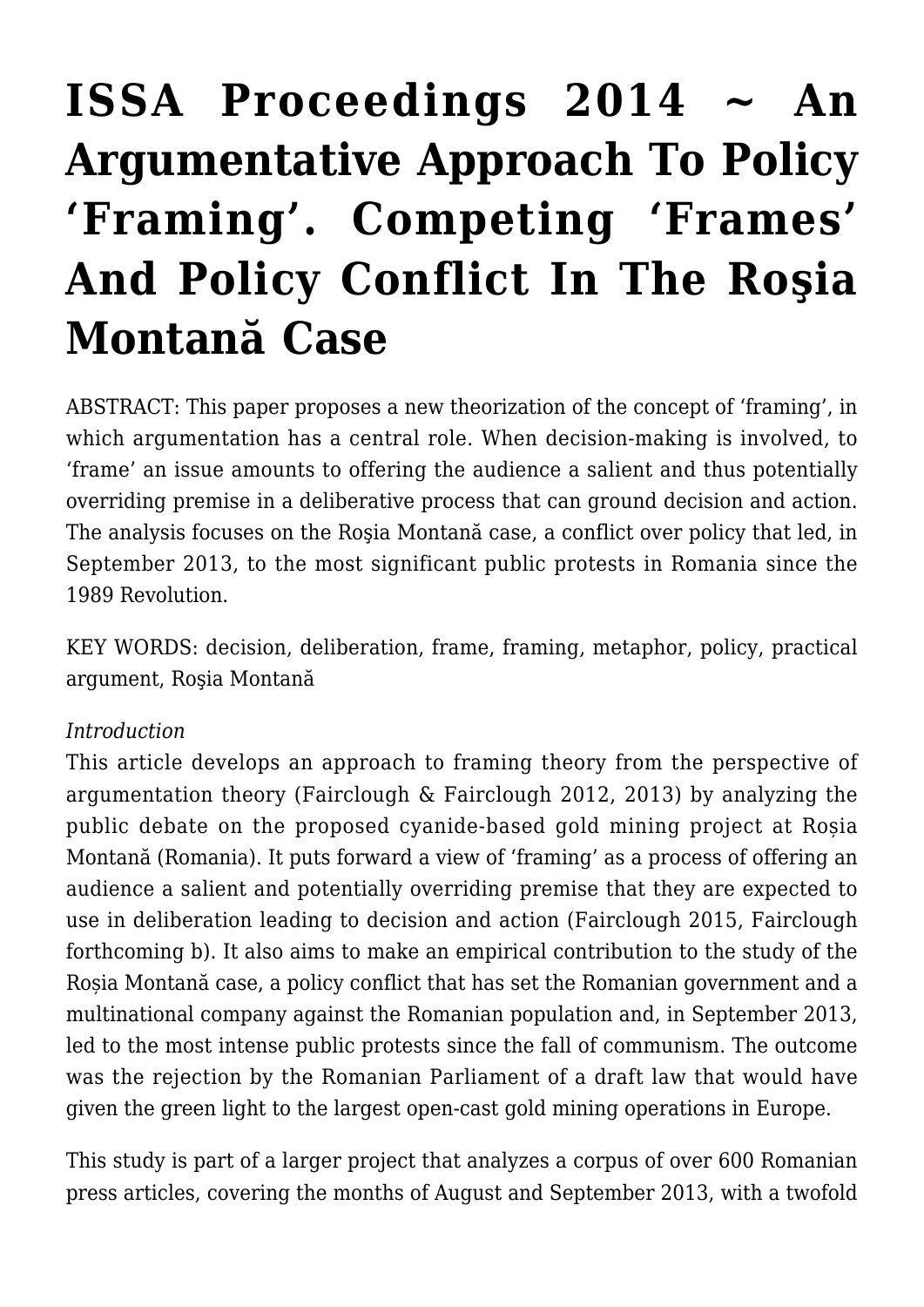purpose: (a) to develop and test an argumentative conception of the process of framing; (b) to gain insight into how four major Romanian newspapers have attempted to reflect and influence the public debate, by finding out which aspects of the policy conflict were selected and made salient in the media, and how they were intended to function in the process of public deliberation. For reasons of space, we will not analyze this corpus here, but illustrate the framework with a smaller corpus of campaign material (leaflets, slogans, placards, website information).

#### *ROȘIA MONTANĂ: A Brief Overview*

Roşia Montană is a *commune* of 16 villages, located in the Western Carpathians, in an area rich in gold and other precious metals, but also in natural beauty and tradition. It has a recorded history of over 2000 years and has been a gold-mining area since Roman times. The region is however plagued by a range of socioeconomic problems which demand a strategy of sustainable development (Plăiaș 2012). The controversial mining project advanced by the Canadian corporation Gabriel Resources Ltd. in partnership with the Romanian state (renamed Roșia Montană Gold Corporation, henceforth RMGC, in 2000) has claimed to provide just such a solution, by "bring[ing] one of the world's largest undeveloped gold projects to production" (*The Roșia Montană Gold & Silver Project: A Project for Romania* 2014). The project would require large-scale cyanide-leaching procedures in order to extract an estimated 314 tons of gold and 1,480 tons of silver from 4 open-cast pits over a 16-year period. While the economic benefits to the Romanian state were invariably presented by the corporation as extraordinary, Romania's projected equity stake in the company was only 19.31%, the other 80.69% being owned by Gabriel Resources, according to company data in 2014.

Mădroane (2014) has investigated the Canadian company's argument in favour of the project in terms of the framework for analyzing and evaluating practical arguments developed by Fairclough & Fairclough (2012). According to this framework, a practical proposal is advanced on the basis of premises specifying the intended goals and circumstances of action and a means-goal relation, and is evaluated via an argument from consequence. The circumstances include natural, social and institutional facts that enable or constrain the action. Some of these facts constitute the 'problem' to be resolved by means of the proposed action (as 'solution'). RMGC's overall problem-solution argument, as summed up on the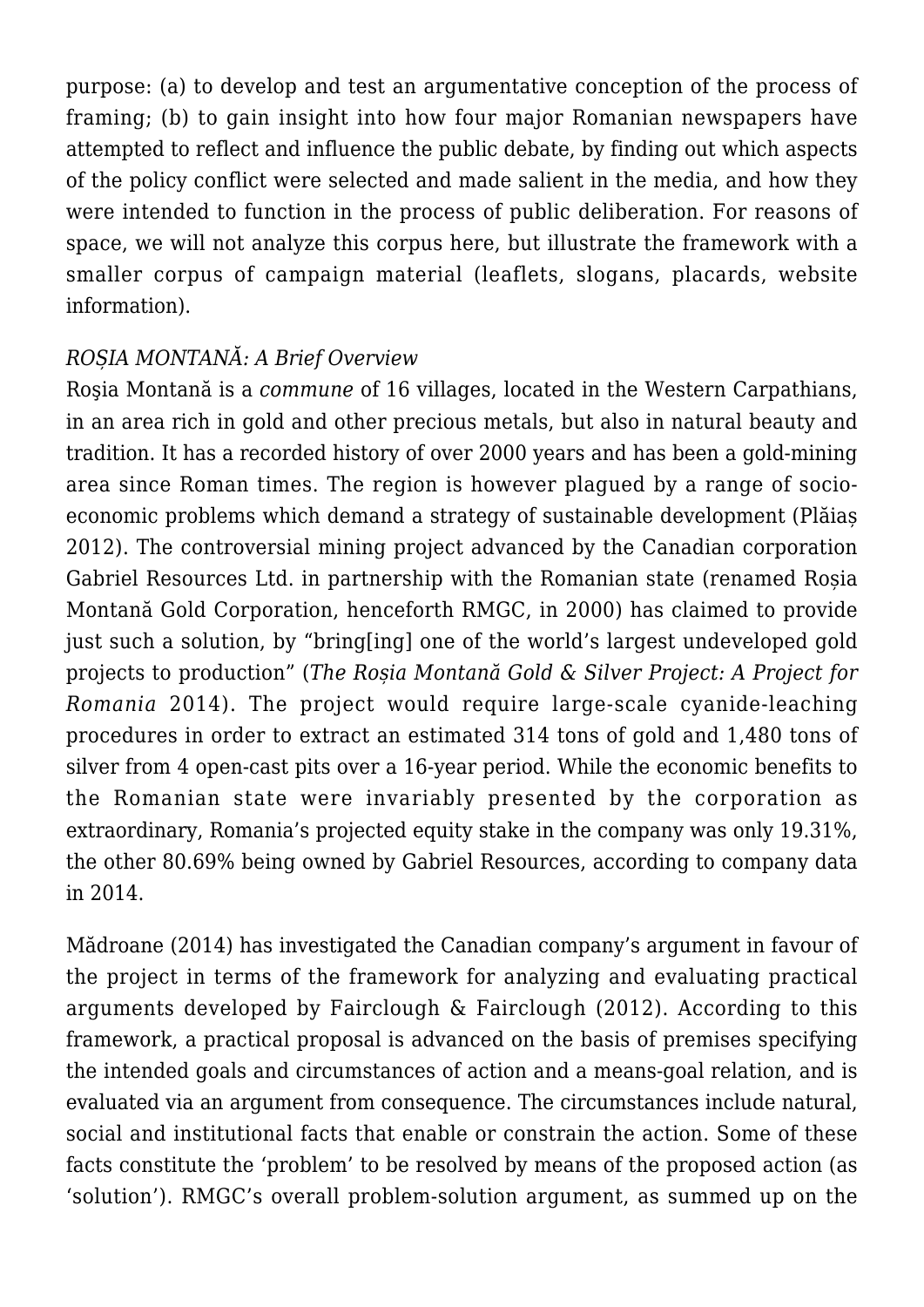company's website (under the heading *Proiectul Roșia Montană*/ *Roșia Montană Project* n.d.) rests upon circumstantial premises that represent the area as being in a disastrous situation in four areas – economy, environment, patrimony, community – and lacking any viable alternatives for sustainable development. Joint economic benefits (for the corporation, the local area and the Romanian state), as intended goals of action, are prominent on the website, and a number of commitments (as constraints on action) are emphasized. The company claims to be committed to norms of environmental and archaeological protection and rehabilitation, and to respecting the local population's right to property and right to work. Aiming to address all the problems of the local area, the company allegedly holds the key to transforming an "impoverished community with no real alternative" (problem) in accordance with a "vision" (goal) of "prosperity, growth, clean environment", offering a "long term future for Roșia Montană" (*The Roșia Montană Gold & Silver Project: A Project for Romania* 2014). At the centre of the RMGC campaign to win over public opinion in Romania has been the "packaging" of the project as *the* much-needed answer to the economic and social problems of the region, as well as a welcome contribution to Romania's economic growth.

From the very beginning, the Roșia Montană project has been extremely controversial due to the perceived infringement of existing legislation (mining laws, property rights, national heritage protection, planning regulations), the confidentiality of the terms of the concession licence, the intense pressure exerted by RMGC via aggressive lobbying and advertising campaigns, as well as the superficial nature of the public consultation process and the suspicion of institutional corruption. Expert analyses of the project have pointed out numerous risks and potentially unacceptable costs: the permanent destruction of the local environment, together with long-term environmental and public health risks; the irretrievable loss of ancient cultural heritage (Roman mine galleries); the destruction and displacement of local communities; the comparatively small economic benefits to the Romanian state (the small number of jobs created during the mining operations). The alleged benefits have been dismissed in scientific reports and studies published by reputable national and international research institutions, including the Romanian Academy, the Bucharest Academy of Economic Studies, and the Union of Romanian Architects. Through the ongoing *Save Roșia Montană* Campaign, the Alburnus Maior Association (an NGO set up by Roșia Montană inhabitants in 2000) has become the main pillar of an increasingly strong public protest movement. As a consequence, the technical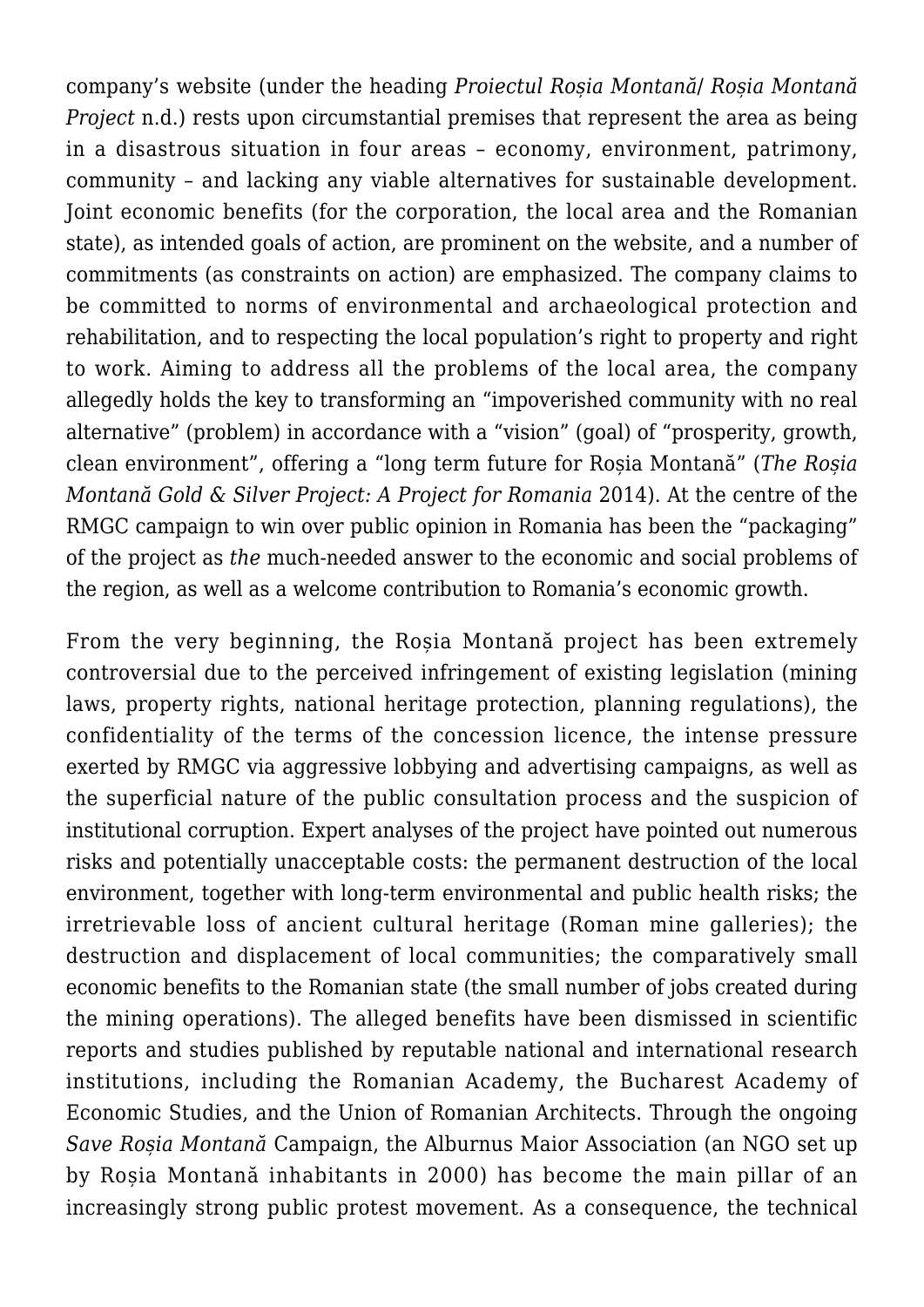review of the Environmental Impact Assessment report, a crucial step for RMGC in the process of obtaining the environmental permit, was suspended in 2007. However, the process was resumed in 2010, in the general context of economic recession. On August 27, 2013, the Romanian Government sent to Parliament a draft law which was removing all legal obstacles and giving the corporation significant new powers. Instantly, this sparked off strong public protests in many Romanian cities, lasting over 6 weeks: at the peak of these protests, 20,000-25,000 people were demonstrating daily on the streets of Bucharest. At the moment of writing, the company has lost significant ground following the parliamentary rejection of the special draft law (on November 19, 2013, by the Senate, and on June 3, 2014, by the Chamber of Deputies) and several other unfavourable court decisions. For details of the case see Gotiu (2013); Egresi (2011); Cocean (2012); Vesalon & Creţan (2013); see Chiper (2012) for a discourse-analytical approach.

# *Analytical Framework: Arguments And Frames*

# *3.1. Practical arguments and deliberative activity types*

Practical argumentation is argumentation about what ought to be done, as opposed to theoretical argumentation about what is the case (Walton 2006, 2007a, 2007b; Walton et al. 2008). Deliberation is an argumentative genre in which practical argumentation is the main argument scheme. Van Eemeren (2010, pp. 142-143) distinguishes among *genres*, *activity types* and concrete *speech events*. A particular policy debate (e.g. on the Roșia Montană mining project) instantiates the more abstract category of policy debate as activity type, which in turn instantiates the abstract genre of deliberation. Deliberation is a genre common to many activity types; its intended outcome is a normativepractical conclusion that can ground decision and action. Policy making involves the weighing together of reasons in favour and against particular courses of action (i.e. deliberation), and on this basis putting forward a policy decision.

Practical argumentation can be viewed as argumentation from circumstances, goals and means goal relations (Fairclough & Fairclough 2011, 2015, forthcoming a, b):

The agent is in circumstances C.

The agent has a goal G.

(Goal G is generated by a particular normative source – desire, duty, etc.) Generally speaking, if an agent does A in C then G will be achieved.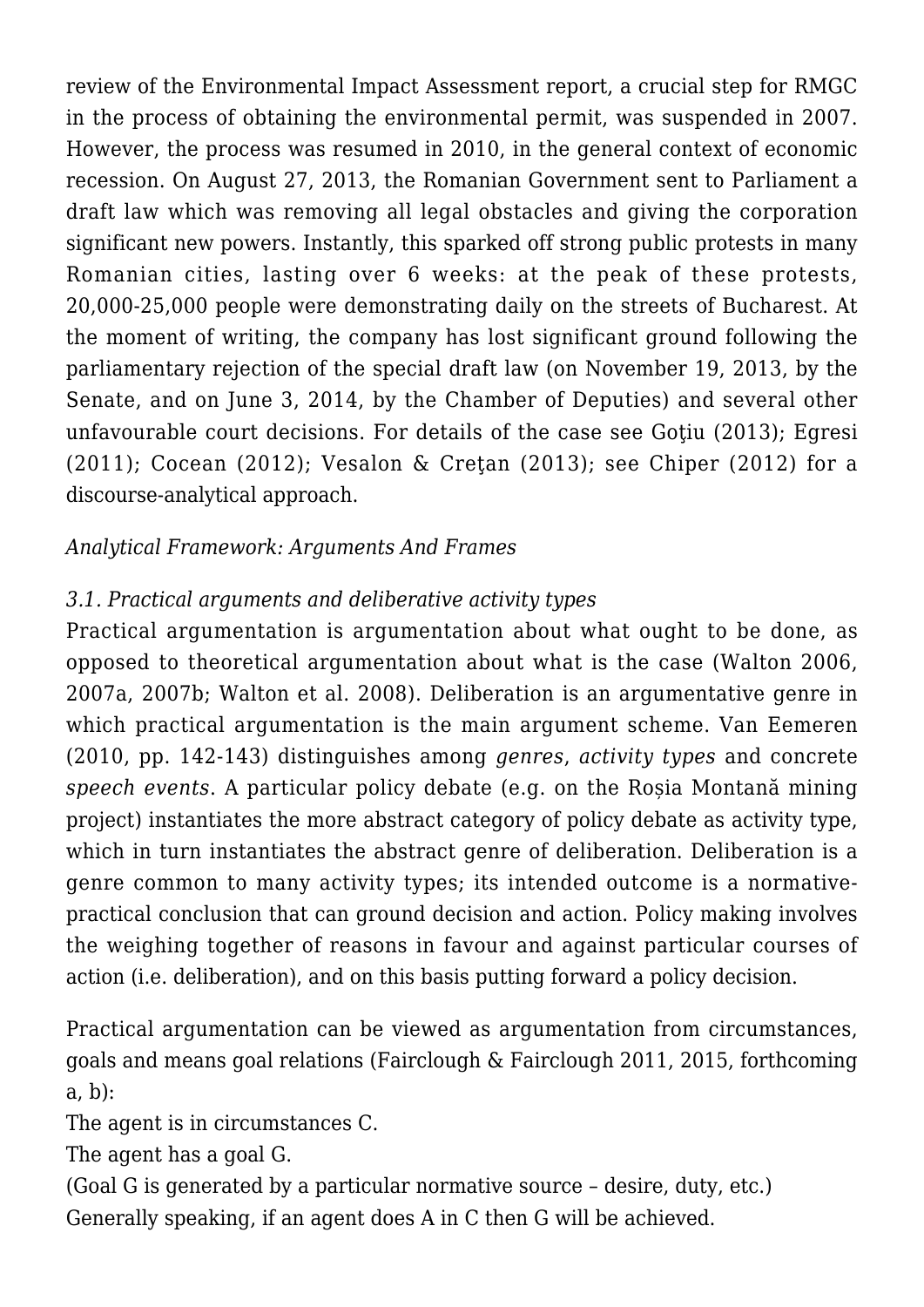Therefore, the Agent ought to do A.

Practical reasoning is a causal argumentation scheme (van Eemeren & Grootendorst 2004). Actions have both intended and unintended effects, and the same effect can result from a multiplicity of causes. The unintended effects can be such that the action had better not be performed, even if the intended effect (goal) can be achieved by doing A. If this is the case, then a *critical objection* to A has been exposed and the hypothesis that the agent ought to do A has been falsified (or rebutted). A pragmatic argument from negative consequence (the left-hand side of Figure 1) can potentially rebut the practical proposal (conclusion) itself. This argument has the following form:

If the Agent adopts proposal A, consequence (effect) E will follow.

Consequence E is unacceptable.

Therefore, the Agent ought not to adopt proposal A.

A succinct way of representing the type of argumentation in deliberative activity types is as follows, where the conclusion of the practical argument from goals, values and circumstances is tested by a pragmatic argument from consequence (Fairclough 2015, Fairclough forthcoming a, b):



Figure 1. Practical reasoning in deliberative activity types: the deliberation scheme

As Figure 1 suggests, we reason practically from an assessment of the circumstances of action (this includes the problem we have identified, but also other facts enabling or constraining action), from the goals and values whose realization we are pursuing, from means-goal relations, as well as from premises that refer to the potential consequences of our proposed action, in light of which it may follow that we ought to discard our proposal for action or, on the contrary, we may go ahead with it. If the consequences are, on balance, unacceptable, then the proposal is unreasonable and ought to be abandoned. If however the potential consequences are not unacceptable, or if – in the event that negative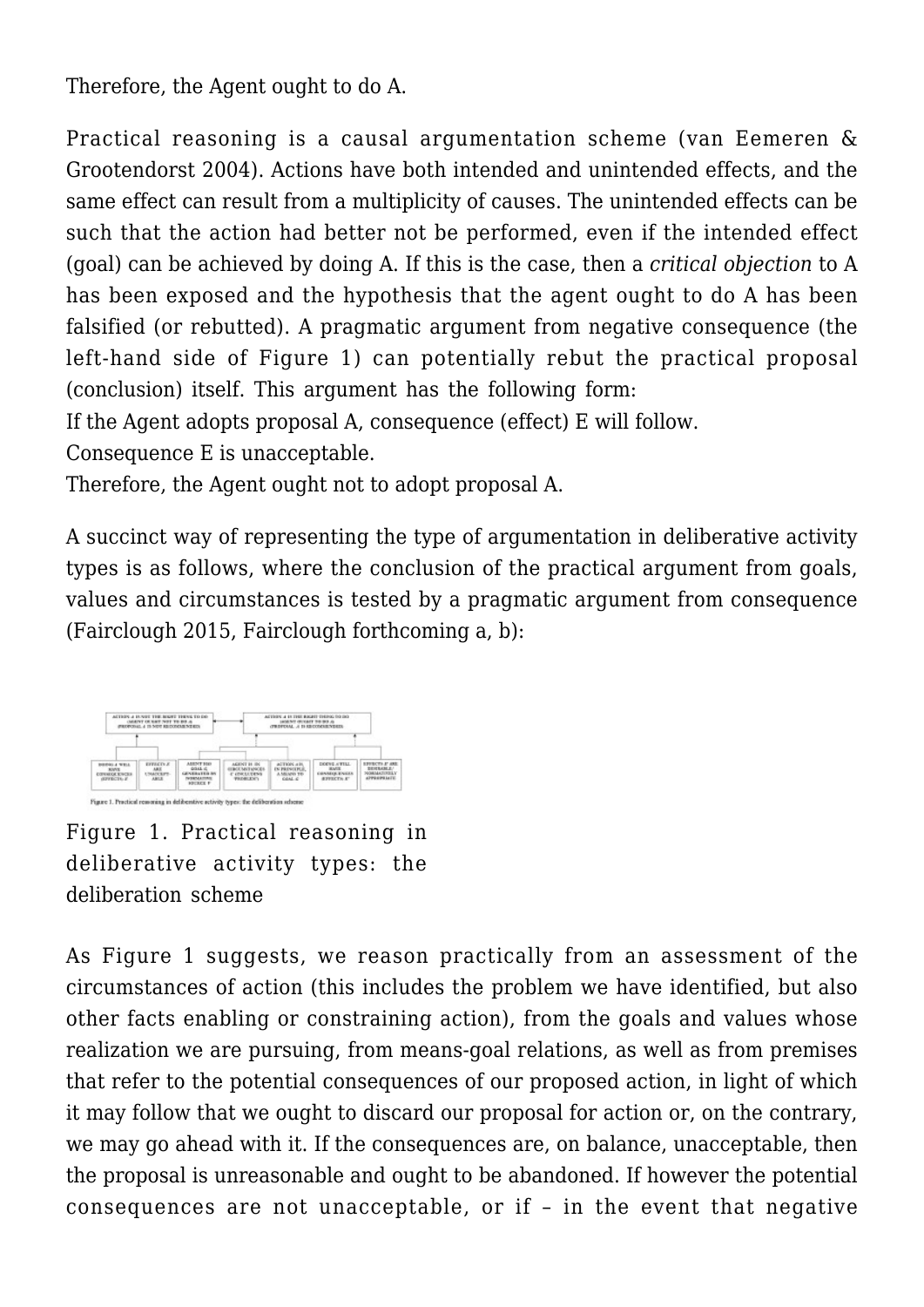consequences should materialize – it would be possible to change course or redress undesirable developments, then the agent may tentatively proceed with A (always subject to future rebuttal, as unacceptable consequences may always come to light at a later date).

A critical objection against a proposal (e.g. an unacceptable consequence or cost) is one that cannot be overridden by other reasons in favour (e.g. by any potential benefit). Deliberation involves a 'weighing' of reasons, and the conclusion is arrived at on balance, in a context of facts that both enable and constrain action, and in conditions of uncertainty and risk. The institutional facts (obligations, rights, commitments) of the legal, political, moral domain (what Searle 2010 calls deontic, desire-independent reasons) are, in principle (though not always in practice) non-overridable. For example, an agent might come to the conclusion that Proposal A ought to be abandoned because it is against the law, full stop, regardless of any benefits that might have counted in favour of going ahead with A.

# *3.2. Framing theory*

According to Entman, writing in 1993, Framing Theory is a good example of a "fractured paradigm", with a highly "scattered conceptualization" at its core. While everybody in the social sciences talks about framing, there is no clear understanding of what frames are and how they influence public opinion (Entman 1993, p. 51). Many often-cited definitions in the literature are vague and unhelpful, e.g. those of frames as "organizing *principles* that are socially shared and persistent over time" (Reese 2001, p. 11), or as "*principles* of selection, emphasis and presentation composed of little tacit theories about what exists, what happens, and what matters" (Gitlin 1980, p. 6). The same type of criticism still occurs twenty years later (see D'Angelo & Kuypers 2010), with Nisbet noting the persistent loose usage of the term 'frame' and every researcher's tendency to "reinvent the wheel" by identifying their own (often highly idiosyncratic) set of frames, without thereby producing a clear operationalization of the concept that might be used across different sets of data (Nisbet 2010, pp. 45-46).

There is at least one clear definition of 'frames' in the cognitive semantics literature, though this is not the definition that most framing theorists working in political communication and media studies seem to start from. This is Fillmore's (1985, 2006) definition of frames, as developed in Frame Semantics and the FrameNet project (International Computer Science Institute n.d.) – a new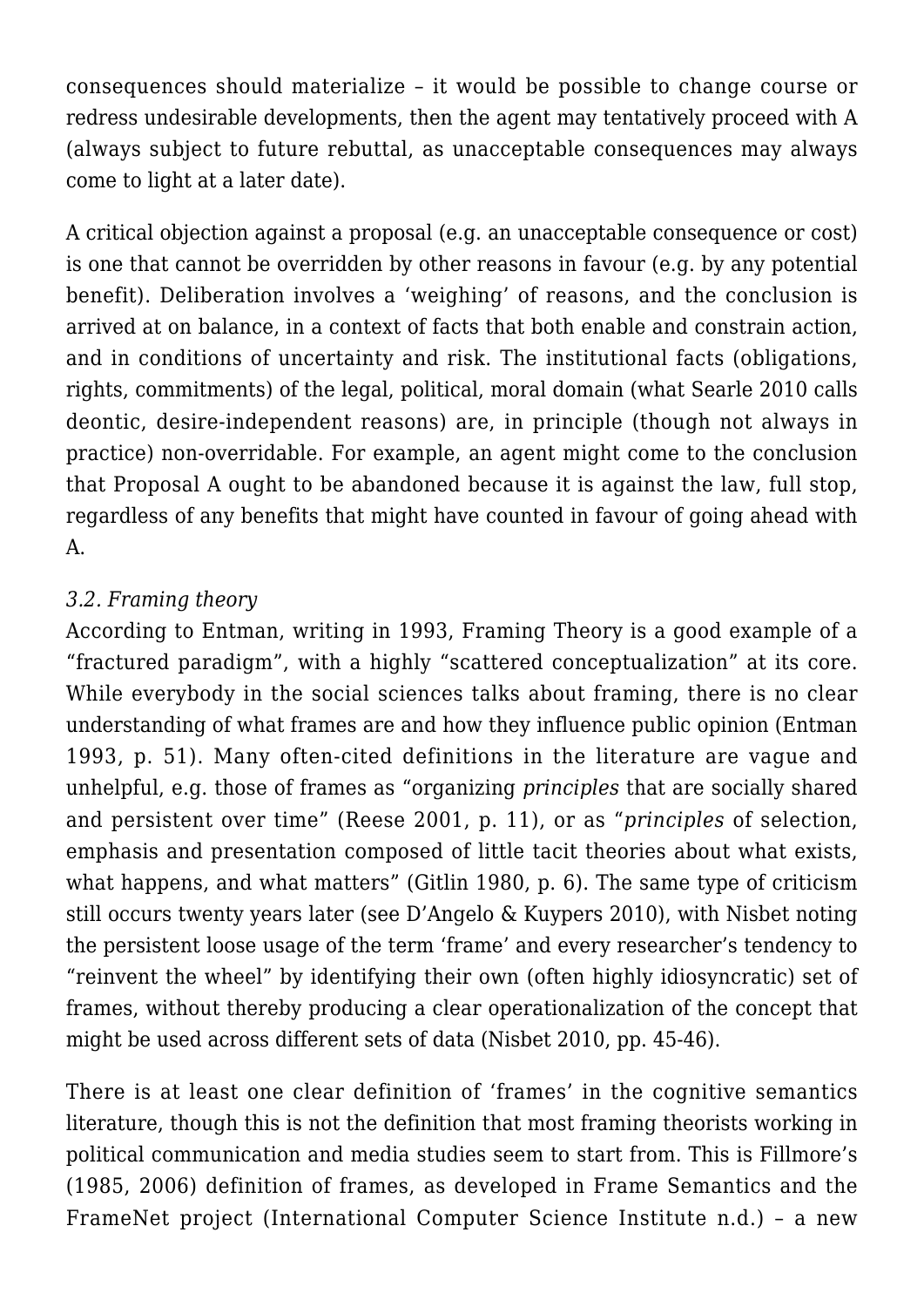dictionary concept, in which words are defined in relation to world knowledge. On this understanding, frames are *structures* of inter-related concepts, such that in order to understand any one concept it is necessary to understand the entire structure (frame). To understand what risk is, one needs to understand the entire RISK frame, involving agents, situations, actions, intended gains or benefits, potential harm and victims, an element of chance, and so on (Fillmore & Atkins 1992). Any one individual concept within a frame will activate the whole frame (e.g. 'week' activates the whole system of calendric terms: 'day', 'month', 'year').

A substantial part of framing theory research seems to be underlain by an understanding of the framing *process*, rather than of *frames* as Fillmorian systems of concepts. On this view, "framing refers to the process by which people develop a particular conceptualization of an issue"; framing therefore involves taking or promoting a particular *perspective* or *angle* on an issue. It is this selective angle that is responsible for the highly vexing phenomenon of "framing effects", where "(often small) changes in the presentation of an issue or an event produce (sometimes large) changes of opinion" (Chong & Druckman 2007, p. 104). The most often cited definition in these terms is Entman's view of framing as *selection* and *salience*:

Framing essentially involves *selection* and *salience.* To frame is to select some aspects of a perceived reality and make them more salient in a communicating text, in such a way as to promote a particular problem definition, causal interpretation, moral evaluation, and/or treatment recommendation for the item described. Typically frames diagnose, evaluate, and prescribe… (Entman 1993, p. 52).

Entman's selection-and-salience definition is a definition of *framing*, not *frames*. Framing involves inclusion, exclusion, selective emphasis, putting forward a particular conceptualization, a particular angle. I may, for example, choose to emphasize the benefits of a course of action and correspondingly de-emphasize the costs, in order to sway an audience towards accepting my proposal. However, unless frames are also structures of inter-related concepts, what are we selecting from? How can one element be selected and highlighted unless it is part of a structure where other elements are correspondingly de-emphasized?

Although Entman does not develop his view in relation to a theory of argument, his definition is compatible with an approach from argumentation theory. If the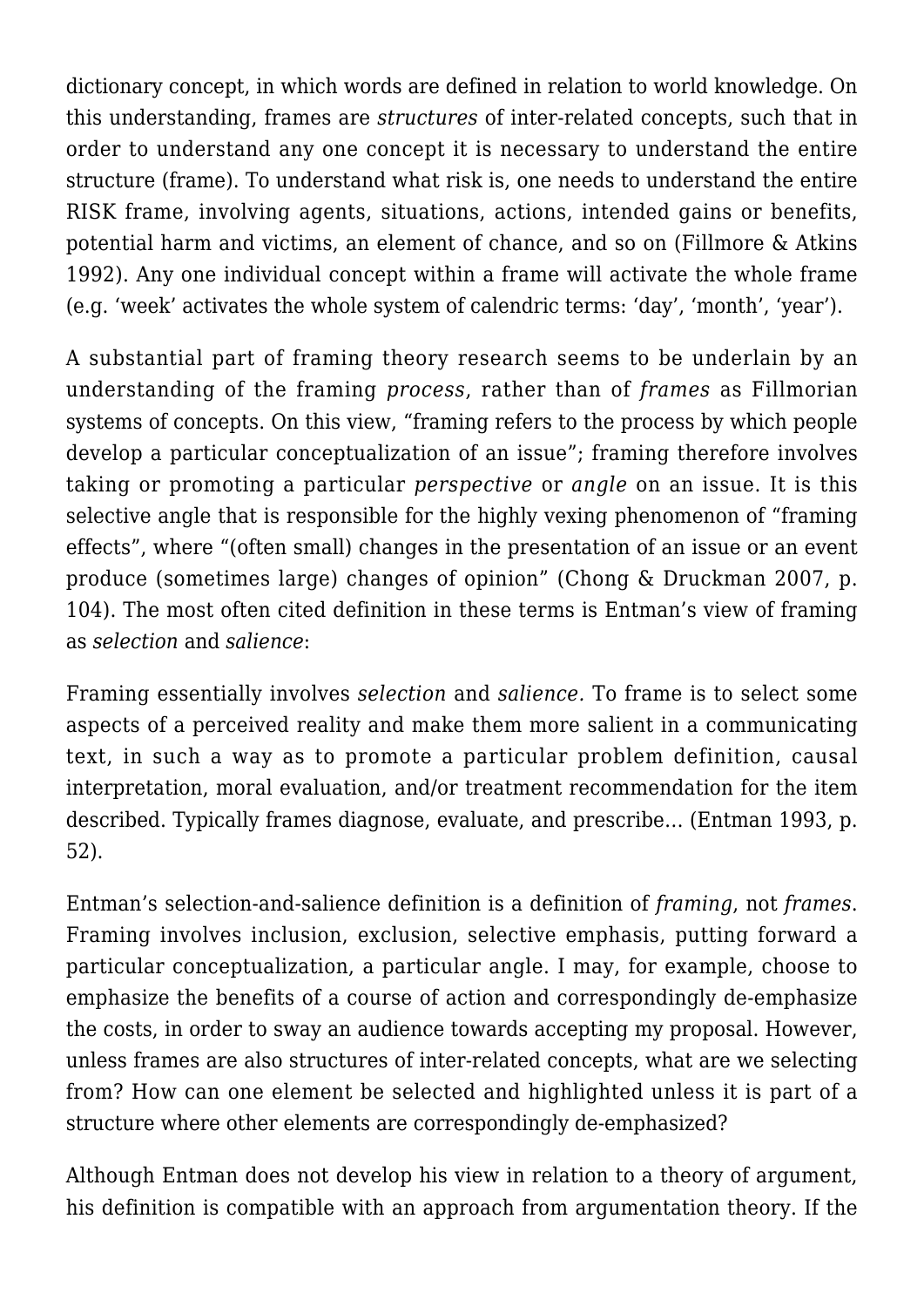framing process aims to define and diagnose problems, as well as suggest solutions, then it is a form of practical, deliberative reasoning. In framing an issue in a particular way, a communication source is supplying those particular premises that may lead the audience towards a particular conclusion or line of action. The communication source can talk about an issue by means of any complex speech act – argument, narrative, description, explanation; the audience however are expected to use these as sources of premises in the construction of arguments leading to decision and action. I suggest that, from the audience's perspective, the aspects that are being selected and made salient are elements of a DECISION frame.

The gist of the argumentative approach to framing being proposed here is this: to frame an issue is to offer the audience a salient and thus potentially overriding premise in a deliberative process that can ground decision and action. Values, goals, potential consequences, as well as various facts pertaining to the context of action can all be made selectively more salient in an attempt to direct the audience towards a particular, preferred conclusion. This may also involve the use of metaphors (Lakoff & Johnson 1980), analogies and persuasive definitions (Walton 2007a) to redefine facts in rhetorically convenient ways, thus lending support either to the conclusion that the proposed action is recommended or not recommended.

Based on the deliberation scheme, a DECISION frame can be outlined (on the model of Fillmore's RISK frame), including arguers/agents in a situation of incomplete knowledge (uncertainty and risk), putting forward and evaluating proposals for action, amongst which they will choose and decide in favour of one. They have goals and values, and are acting in a context of facts (circumstances), some of which enable or constrain action – for example there are laws, rules, norms that constrain what can be done. Their proposal has potentially negative consequences, some of which will be critical objections against the proposal. Within this frame, as system of inter-related concepts, various premises can be emphasized in principle as being the most relevant and important reasons, i.e. the ones that should arguably decide which course of action is adopted. For example, it can be argued that a policy proposal should be adopted because it will create jobs, or it can be argued that it should not be adopted because of the negative impact on the environment. What is being made more salient and potentially overriding in these two arguments are the intended positive consequences (goals)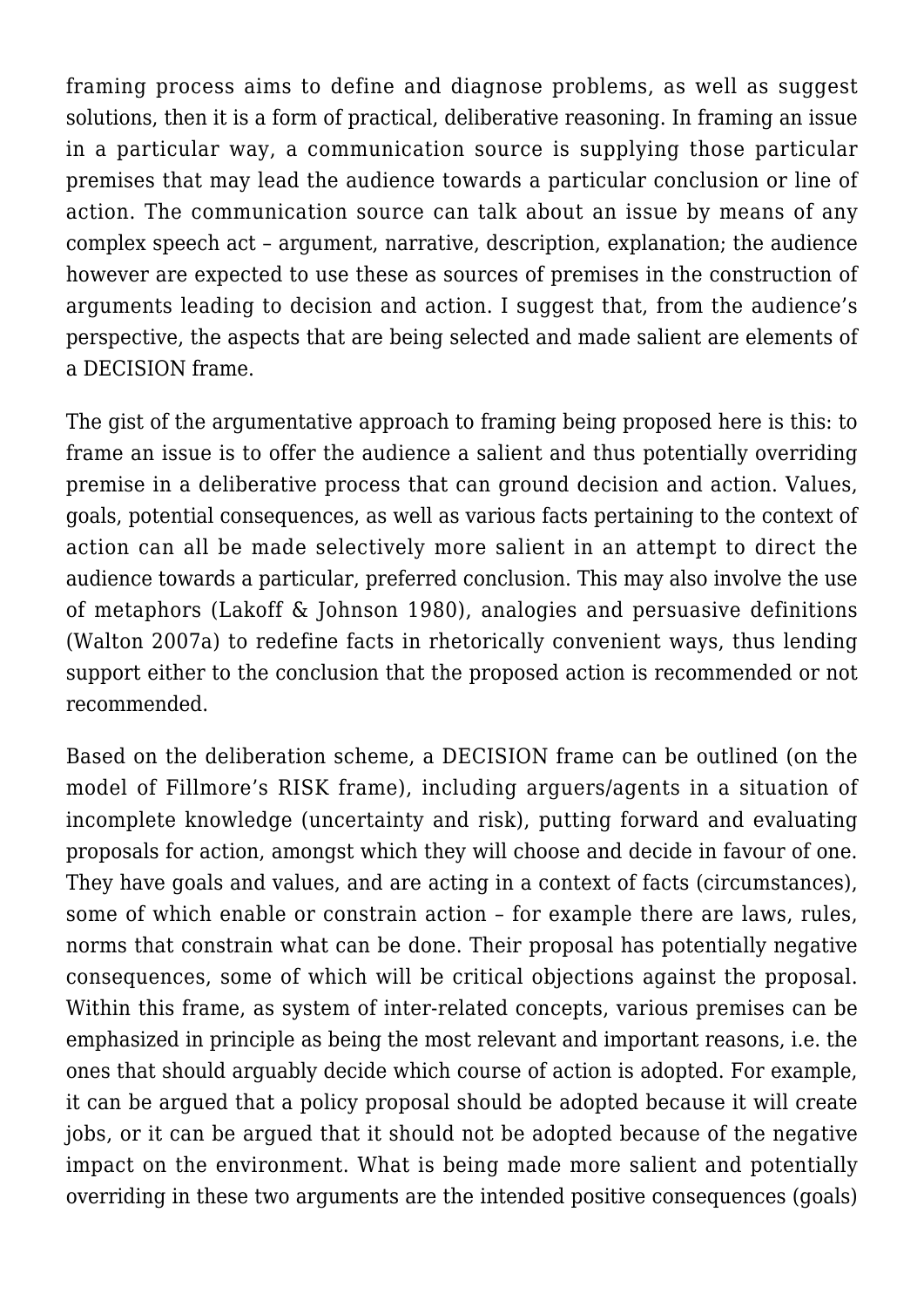and the (unintended) negative consequences, respectively. In a process of weighing reasons, the audience may come to see either the benefits (jobs) or the negative consequences (pollution) as "heavier" or more relevant reasons, and the conclusion (and decision) they will reach may shift accordingly. Alternatively, the circumstances of action may be made salient (the severity of the problem, the external constraints on action, the uncertainty and risks involved) and presented as potentially overriding other reasons.

Briefly, making one element of the deliberation scheme more salient, while correspondingly de-emphasizing others, is expected to result in a shift in the decision for action that the audience will arrive at, given that the salient element is expected to override non-salient elements in the process of weighing reasons. It does not follow, of course, that the audience will be actually influenced in this way, and that they will automatically ground their decisions in the premises made salient through framing. In real-world contexts, framing effects are weakened by the public's exposure to alternative arguments, their ability to come to their own conclusion, as well as by their pre-existing beliefs and values (Sniderman & Theriault 2005; Chong & Druckman 2007).



Figure 2. The relationship between the deliberation scheme and argumentation by analogy or definition

An additional mechanism is often at work, whenever metaphors, analogies or persuasive definitions are embedded under the premises of the deliberation scheme (Figure 2). Premises of the form *a = b* (*a is similar to b*, or *a is a kind of b*) can provide justification for various premises in the arguments from goals or consequences. For example, it can be argued that a policy proposal will have potentially unacceptable negative consequences if these can be seen to amount to a form of *robbery* or *treason*; if this is so, then the proposal should not be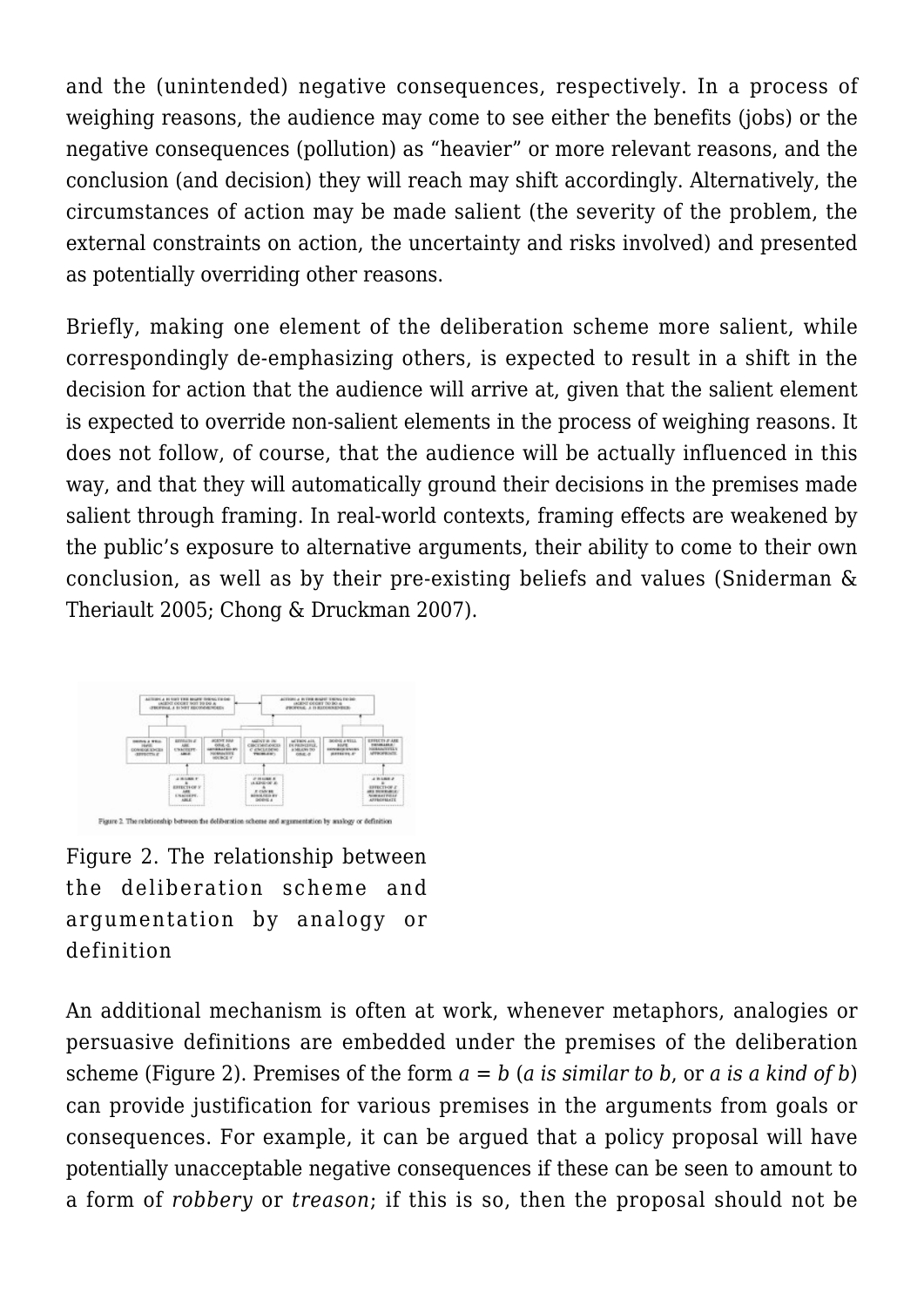adopted. If, on the contrary, the context of action is one of *national emergency* or *crisis* that the proposal can successfully resolve, then it follows that the proposal should go ahead. Similarly, it can be argued that the effects of the policy will be in fact beneficial, because they amount to actually *saving* the Roșia Montană area from either poverty or environmental catastrophe. If the proposed action amounts to salvation from harm or danger, then the action is recommended (Figure 2). The spin or bias that such persuasive definitions or metaphors will introduce into the premises of an argument will be reflected, via their entailments, in the particular conclusion that can be reached on the basis of these premises (Fairclough 2015, forthcoming b).

#### *Analysis*

This article is part of a larger study of the August-September 2013 coverage of the Roșia Montană case in four Romanian daily broadsheets: *Adevărul*, *Jurnalul Naţional*, *Gândul* and *Cotidianul*. Our search for the keyword 'Roșia Montană' in the online archives of the newspapers resulted in 670 articles, divided as follows: 323 in *Adevărul*, 217 in *Gândul*, 93 in *Jurnalul Naţional* and 67 in *Cotidianul.* A detailed discussion of this corpus is beyond the scope of this short paper and is being undertaken elsewhere. In order to test and illustrate how the analytical framework described in section 3 can shed light on framing processes, including framing effects, we will discuss a few examples taken from the campaigns in favour and against the mining project, and particularly from the slogans used by the protesters.

The campaign in favour of the project (see RMGC's official website, *RMGC: Roșia Montană Gold Corporation – Proiectul Roșia Montană* n.d.) tended to emphasize the company's intended goals, among which the benefits to the Romanian state and the local area – jobs and local development, income for the Romanian state – and particular circumstances of action: poverty, underdevelopment, as well as people's right to work. In general, the benefits were said to outweigh the costs, and the impact on the environment and cultural heritage was presented as minimal, with emphasis on the redressive action allegedly in place. Thus, the argument went, given the significant economic benefits to all parties concerned, particularly the Romanian side, and given that these would clearly outweigh any negative impacts, and also given the population's right to work (a deontic reason, in principle non-overridable), the Roșia Montană project ought to go ahead. By contrast, not allowing the project to proceed would not only damage these goals,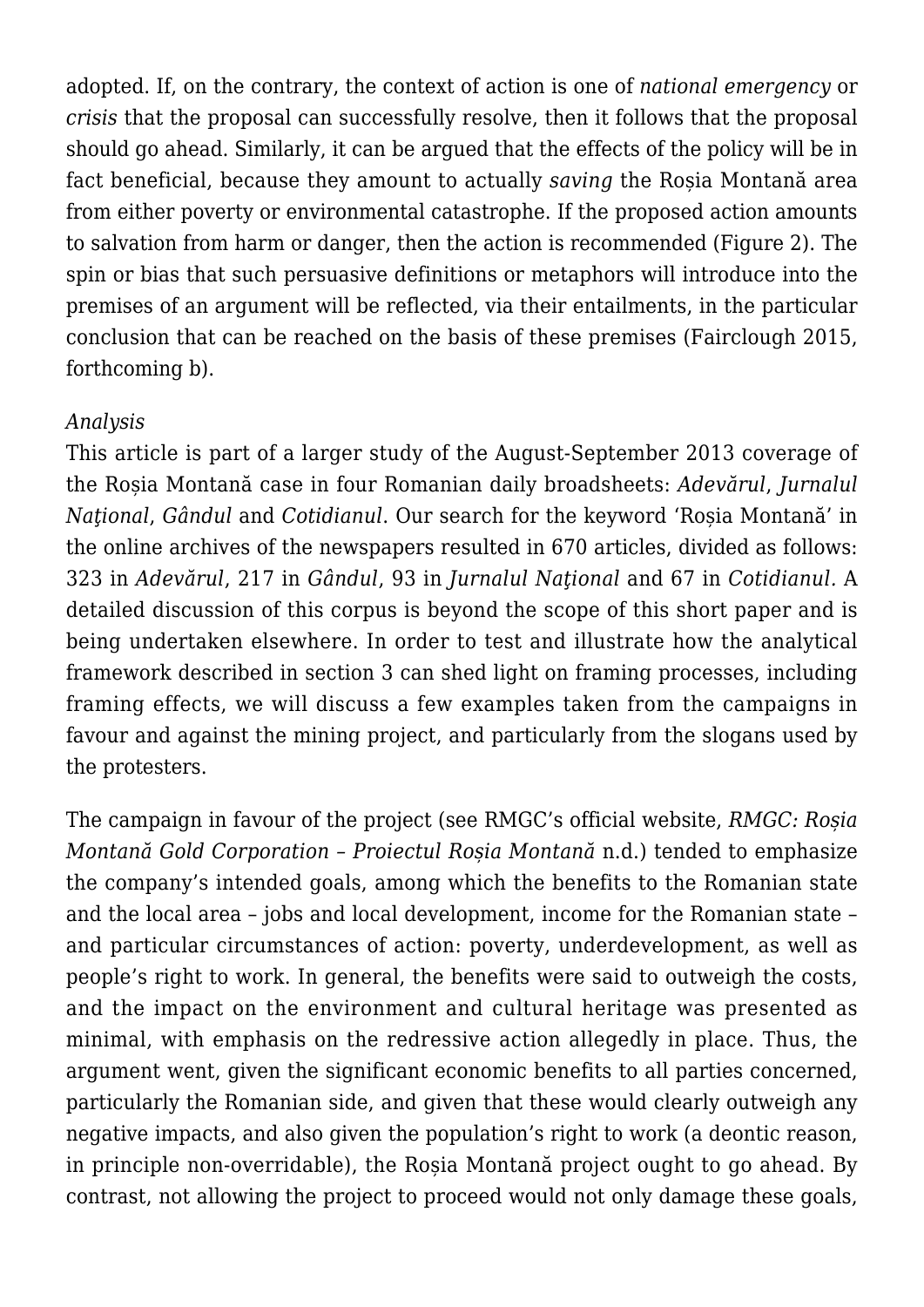but would also undermine the local population's rights. Framing the deliberative process in this way, i.e. making these particular premises salient and potentially overriding, was intended to support a decision in favour of the project.

Arguments against the project (e.g. the Alburnus Maior Association website: rosiamontana.org – Campania Salvati Rosia Montană n.d.) emphasized primarily a range of unacceptable negative consequences: the destruction of four mountains, the environmental and health impact of the cyanide-based technology (12,000 tons of cyanide would be used and 13 million tons of mining waste produced each year, eventually leaving behind a lake containing 215 million cubic metres of cyanide-contaminated water); the definitive loss of a precious resource that the Romanian state ought to be able to exploit in its own interest. These were presented as negative consequences that cannot be overridden by any benefits, particularly as job creation would be minimal and only for a limited period of time. The argument was also sometimes framed as an issue of inter-generational justice (it is our duty towards future generations to keep the gold in the country for future exploitation) and predominantly as a legal issue: the violation of existing (environmental) laws and (property) rights was deemed unacceptable, and the draft law was also said to be "unconstitutional". Framing the conflict in terms of unacceptable negative consequences that cannot be overridden by any benefits and in terms of non-overridable deontic reasons (rights, duties, laws, the Constitution) was intended to sway the deliberative process in favour of the conclusion that the project ought to be rejected.

The framing of the conflict developed over time, and new premises were made salient in the attempt to influence public opinion. Starting as a battle over the environment, the conflict eventually developed into a battle over democracy and the rule of law in Romania and against the capture of the state by the interests of global corporations (Vesalon & Creţan, p. 449). Reporting on the situation in Romanian last September, an article in *The Guardian* (Ciobanu 2013) cited an NGO activist as saying the following:

It is very interesting that such a revolt began with a case of protecting the environment, but this is not only about the environment … (…) The Roșia Montană case – in which you see legislation custom made to serve the interests of a corporation – highlights some failures of both democratic institutions and of the economic system, capitalism in a broader sense… Roșia Montană is the battle of the present and of the next decades… It illustrates the end of post-1989 cleavages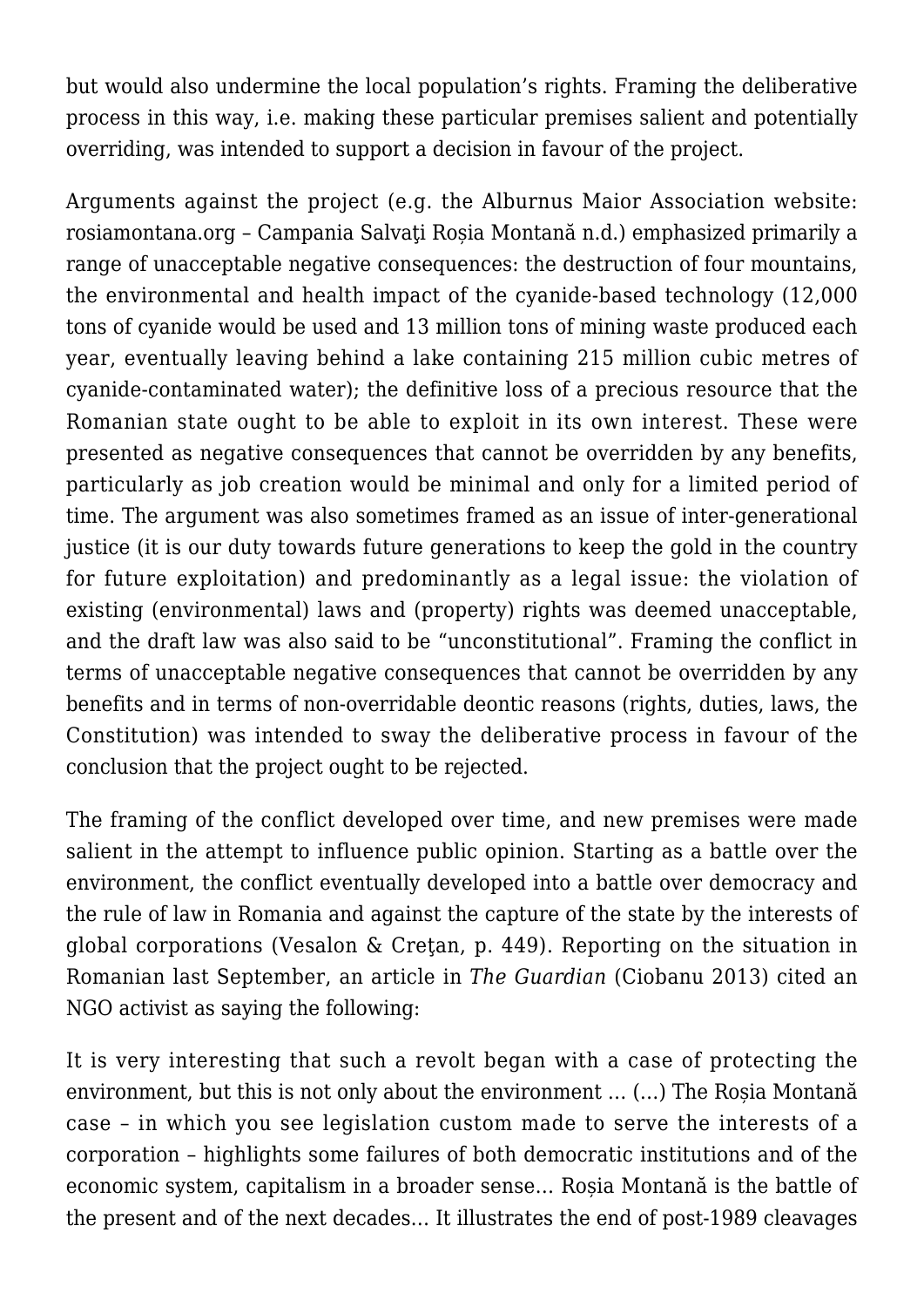[communist vs. anti-communist, European vs. non-European] and the emergence of new ones. People today confront a corrupted political class backed up by a corporation and a sold out media; and they ask for an improved democratic process, for adding a participatory democracy dimension to traditional democratic mechanisms.

The conflict therefore was no longer only about the environment, but about how global corporations can buy out national governments and national media and force them to act in their interests, as well as about the population's demand for a truly representative democracy (one slogan was: "Not in my name" ("Nu în numele meu"). The unacceptability of bending legislation so as to facilitate the handing over of Romania's resources to a multinational corporation, mostly for the benefit of the latter and for the personal gain of politicians, was reflected in the slogan: "A corporation cannot dictate legislation" ("Nu corporatia face legislatia"). The slogan captured the protest against the subordination of the state to corporate interest – what Monbiot (2001) has theorized as the "captive state", or the "corporate takeover" of states, a situation where the power of multinational corporations is threatening the foundations of democratic government and undermining national sovereignty. Framing the deliberative process in this way made the legal and political aspects salient and potentially overriding, emphasizing that allowing a corporation's interests to prevail was against the Constitution and against Romania's democratic form of government. As deontic constraints on action, these reasons were intended to lend overriding support to the argument against the project.

A widely used metaphor was that of the Roșia Montană project as a case of *robbery*, with slogans saying "Halt the Great Robbery" ("Opriţi Marele Jaf"), or "Thieves" ("Hoţii"), framing the project by primary reference to the rule of law. These metaphors fit into the argument from negative consequence, supporting the premise that the effects will be unacceptable. (On what grounds are the consequences unacceptable? On the grounds that the whole project amounts to the illegal attempt to appropriate someone else's property.) To say that the project is framed as *robbery* is to say that the premise containing the metaphor is made salient; as a consequence, via its entailments (i.e. if it is robbery, then it is illegal, or a crime), the metaphor will lead to only one possible conclusion: if the project is illegal or criminal, it follows that it should be abandoned (Action A/Policy A is not recommended).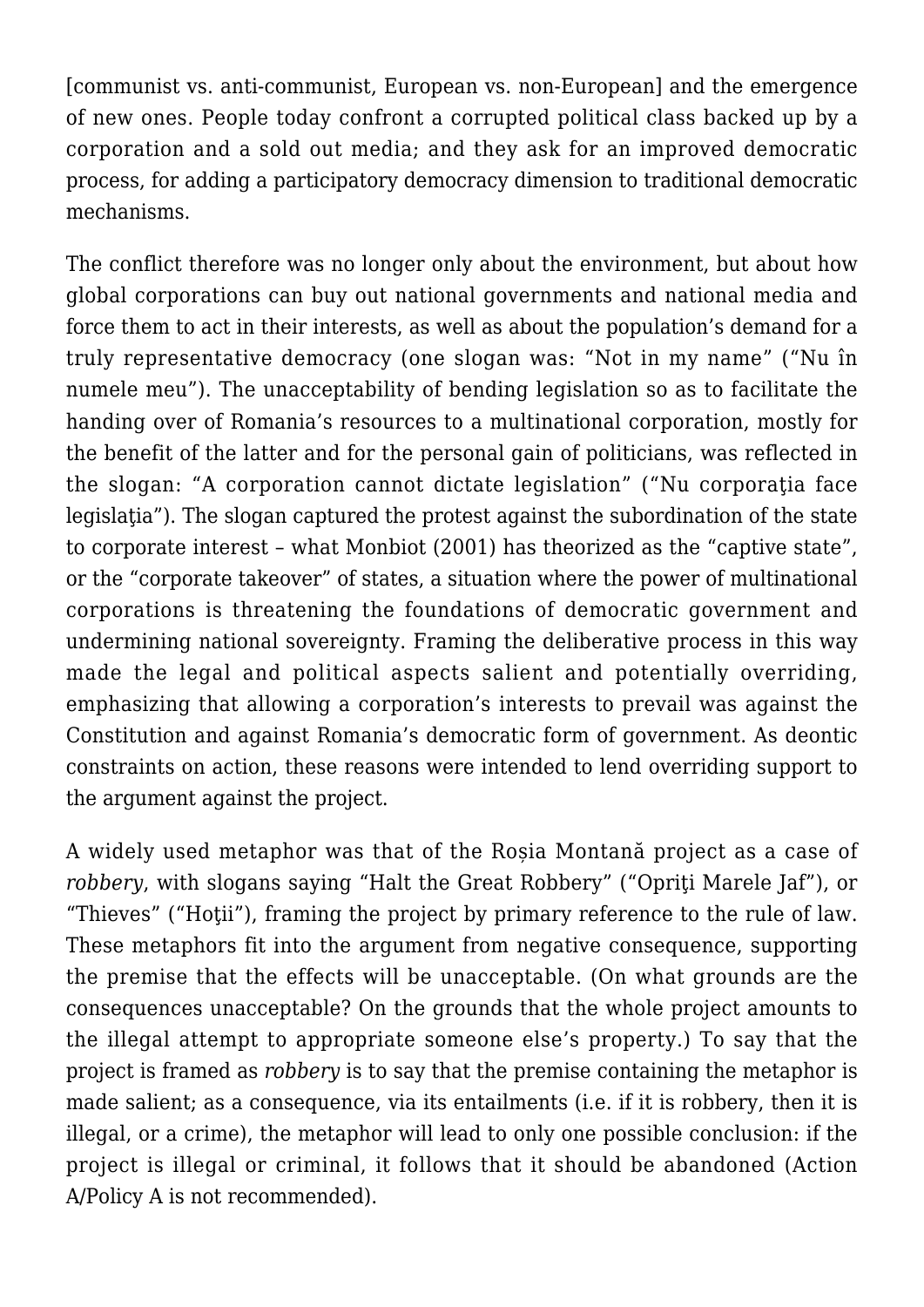Other metaphors function in a similar way. The protests were called a *revolution* (with placards saying: "Our generation's own revolution" ("Revolutia generatiei noastre") or "Europe's Green Revolution", while the government's stance was equated with a *declaration of war* (in publicity material saying: "The Government and RMGC have declared war on us all", "Guvernul şi RMGC ne-au declarat război") or with a *siege* ("do not forget that Romania is now under siege…", "nu uitaţi că România e acum în stare de asediu"), as well as with the attempt to *sell* the country out to a foreign corporation (in slogans saying: "My Romania is not for sale", "România mea nu e de vânzare"). Such metaphors provide justification for various premises in the deliberation scheme and support the conclusion that the project ought not to go ahead.

#### *Conclusion*

This paper has tried to make a contribution to framing theory by suggesting that framing is equivalent to a process of making salient, and thus potentially overriding, a particular premise in a deliberative process that the audience is supposed to engage in. This process is supposed to lead the audience to decision and (possibly) action. Based on how they weigh a variety of reasons against each other, which in turn may depend on which reasons have been made salient and which have been omitted, and on what importance or weight has been attached to them in the framing process, the audience is supposed to reach a particular practical-normative conclusion and on this basis a decision to act in a particular way. Framing effects may be stronger or weaker depending on how the framing process interacts with the audience's own beliefs and values, and on the audience's exposure to alternative arguments, as well as their ability to weigh these arguments together in a deliberative process.

What is selected and made salient in the framing process is a particular premise in a deliberation scheme, i.e. a structure with a number of elements which can be selectively filled in or instantiated. Figure 2 shows a range of premises that can be selected and made salient, in the attempt to direct the conclusion of the arguments involved in the Roșia Montană debate: the circumstances of action, for example the institutional constraints (laws, rights) or the problem that needs solving (poverty); the goals or intended benefits (jobs, national revenue); the unintended negative consequences (environmental degradation, loss of cultural heritage), and so on. In addition, premises that attempt to support the premises of practical reasoning (containing metaphors, analogies, persuasive definitions) can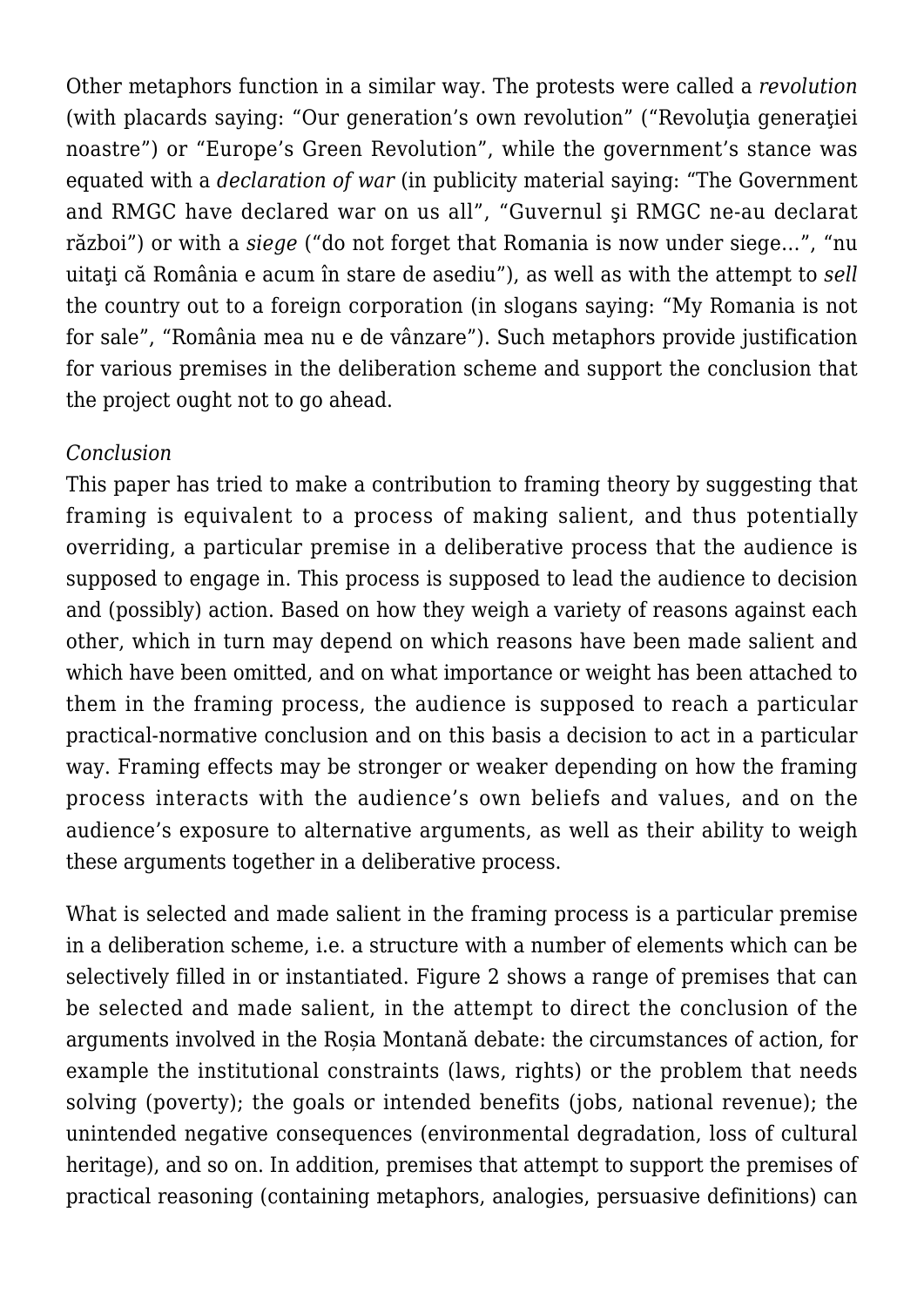be made salient, and their entailments will be transferred upwards towards particular conclusions (if the project amounts to "robbery", then it is illegal; if it is illegal, it should be abandoned).

This study is developed in several other papers. Fairclough (2015) and Fairclough (forthcoming b) develop the argumentative approach to framing in more detail, with application to the austerity debate in the British media and the parliamentary debate on university tuition fees. Starting from the brief analysis presented here, a systematic analysis of the entire media corpus of 670 media texts, in terms of the framework outlined here, will be carried out in Mădroane (in preparation).

# REFERENCES

Chiper, S. (2012). Roșia Montană and its publics: governance and participatory democracy at community and corporate level. *Argumentum: Journal of the Seminar of Discursive Logic, Argumentation Theory and Rhetoric*, *10*(1), 82-105.

Chong, D., & Druckman, J. N. (2007). Framing theory. *Annual Review of Political Science*, *10*, 103-127. doi: 10.1146/annurev.polsci.10.072805.103054.

Ciobanu, C. (2013, September 17). Romanians mobilise in protest against gold mine plans, *The Guardian*, Retrieved from http://www.theguardian.com/environment/2013/sep/17/romanians-mobilise-goldmine.

Cocean, P. (Ed.). (2012). *Roșia Montană in universal history* (Romanian Academy, Babeș-Bolyai University, ICOMOS Romania). Cluj: Cluj University Press.

D'Angelo, P., & Kuypers, J. A. (Eds.) (2010). *Doing news framing analysis. Empirical and theoretical perspectives.* New York: Routledge.

Eemeren, F. H., van & Grootendorst, R. (2004). *A systematic theory of argumentation. The pragma-dialectical approach*. Cambridge: Cambridge University Press.

Eemeren, F. H., van (2010). *Strategic maneuvering in argumentative discourse*. Amsterdam: John Benjamins.

Egresi, I. (2011). The curse of the gold: discourses surrounding the project of the largest pit-mine in Europe. *Journal of Studies and Research in Human Geography*, *5*(2), 57-68.

Entman, R. M. (1993). Framing: Toward clarification of a fractured paradigm. *Journal of Communication 43*(4), 51-58.

Fairclough, I., & Fairclough, N. (2011). Practical reasoning in political discourse: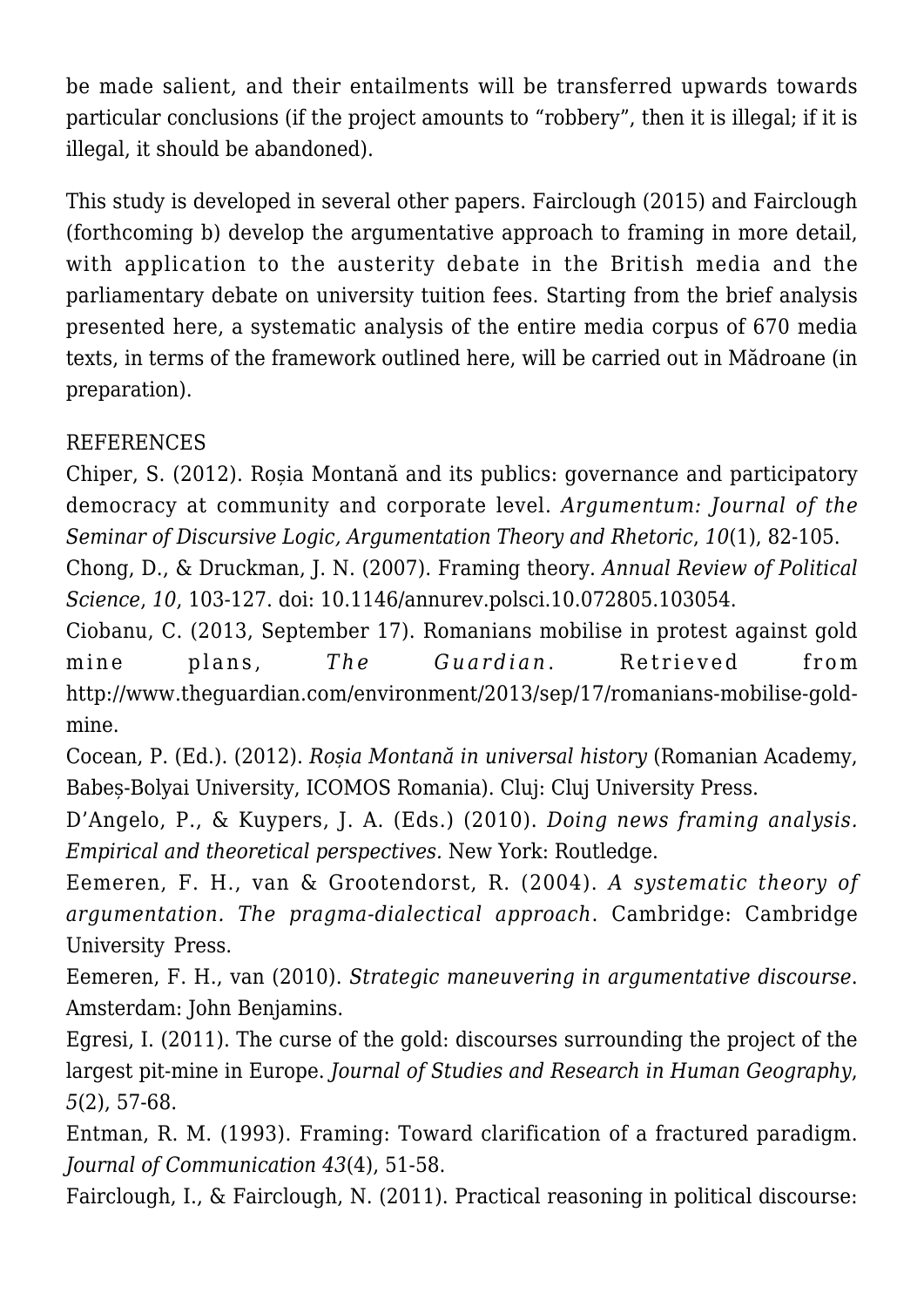the UK government's response to the economic crisis in the 2008 Pre-Budget Report. *Discourse & Society*, *22*(3), 243-268.

Fairclough, I., & Fairclough, N. (2012). *Political discourse analysis: A method for advanced students*. London: Routledge.

Fairclough, I., & Fairclough, N. (2013). Argument, deliberation, dialectic and the nature of the political: A CDA perspective. *Political Studies Review*, *11*(3), 336-344.

Fairclough, I. (2015). Evaluating policy as argument: the public debate over the first UK austerity budget. *Critical Discourse Studies* , DOI: 10.1080/17405904.2015.1074595.

Fairclough, I. (forthcoming a). A dialectical profile for the evaluation of practical arguments. In B. J. Garssen, D. Godden, G. Mitchell & A. F. Snoeck Henkemans (Eds.), *Proceedings of the 8th Conference of the International Society for the Study of Argumentation.* Amsterdam: SicSat.

Fairclough, I. (forthcoming b) Deliberative discourse. In J. Richardson & J. Flowerdew (Eds.), *The Routledge Handbook of Critical Discourse Analysis*. London: Routledge.

Fillmore, C. J. (1985). Frames and the semantics of understanding. *Quaderni di Semantica 6*(2), 222-254.

Fillmore, C. J. (2006). Frame semantics. In Brown, E. K. (Ed.), *Encyclopedia of Language and Linguistics*. (Vol. 4, pp. 613-620). Oxford: Elsevier.

Fillmore, C. J., & Atkins, B. T. (1992). Toward a frame-based lexicon: The Semantics of Risk and its neighbours. In A. Lehrer & E. F. Kittay (Eds.), *Frames, fields, and contrasts: New essays in semantic and lexical organization (pp.* 75-102). Mahwah, NJ: Erlbaum.

Gitlin, T. (1980). *The whole world is watching: Mass media in the making and unmaking of the New Left*. Berkeley: University of California Press.

Goţiu, M. (2013). *Afacerea Roșia Montană*. Cluj-Napoca: TACT.

International Computer Science Institute at Berkeley, California (n.d.). FrameNet Project. Retrieved from https://framenet.icsi.berkeley.edu/fndrupal/.

Lakoff, G., & Johnson, M. (1980). *Metaphors we live by,* Chicago: University of Chicago Press.

Mădroane, I. D. (2014). Citizens' Consultations – Public spaces of argument evaluation? A view from critical discourse analysis. *Romanian Journal of English Studies*, *11*(1), 203-214 (1-12). doi: 10.2478/rjes-2014-0024.

Mădroane, I. D. (in preparation). Framing the Roșia Montană Protests: Arguments in the Romanian Press.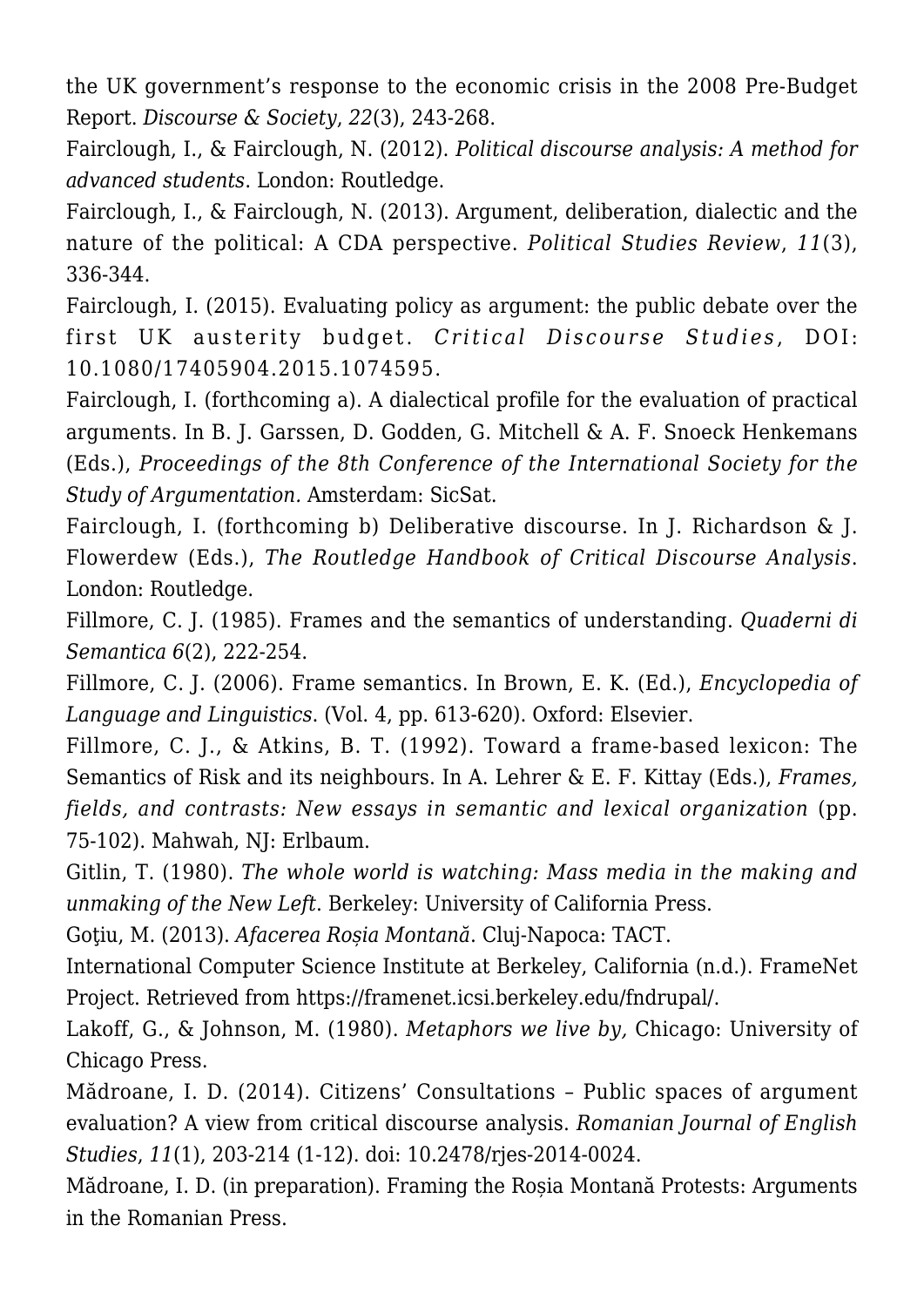Monbiot, G. (2001). *Captive state. The corporate takeover of Britain.* London: Pan Books.

Nisbet, M. C. (2010). Knowledge into action: Framing the debates over climate change and poverty. In P. D'Angelo & J. A. Kuypers (Eds.), *Doing news framing analysis* (pp. 43-83). New York: Routledge.

Plăiaș, I. (2012). Reflection upon the usefulness of the Roșia Montană project. In P. Cocean (Ed.), *Roșia Montană in universal history* (Romanian Academy, Babeș-Bolyai University, ICOMOS Romania) (pp. 58-67). Cluj: Cluj University Press.

*Proiectul Roșia Montană*/ *Roșia Montană Project* (n.d.). RMGC: Roșia Montană Gold Corporation – Proiectul Roșia Montană [Roșia Montană Gold Corporation Website]. Retrieved from http://www.rmgc.ro/ proiectul-rosia-montana/proiectulminier/timeline-proiect-rosia-montana.html.

RMGC: Roșia Montană Gold Corporation – Proiectul Roșia Montană (n.d.). Roșia Montană Gold Corporation Website. Retrieved from http://www.rmgc.ro/.

Reese, S. D. (2007). Framing public life: A bridging model for media research. In S. D. Reese, O. H. Gandy & A. E. Grant (Eds.), *Framing public life: Perspectives on media and our understanding of the social world* (pp. 7-31). Mahwah, NJ: Erlbaum.

rosiamontana.org – Campania Salvaţi Roșia Montană (n.d.). Alburnus Maior Association Website. Retrieved from [http://www.rosiamontana.org/en.](http://www.rosiamontana.org/en)

Searle, J. R. (2010). *Making the social world. The structure of human civilization,* Oxford: Oxford University Press.

Sniderman, P.M., & Theriault, S.M. (2004). The Structure of political argument and the logic of issue framing. In P. M. Sniderman & W. E. Saris (Eds.), *Studies in public opinion: Attitudes, nonattitudes, measurements, error and change* (pp. 133-155). Princeton: Princeton University Press.

*The Roșia Montană Gold & Silver Project: A Project for Romania* (2014, February 25). Gabriel Resources: Roșia Montană Website, Investors Presentations [BMO

Capital Markets 23rd Global Metals & Mining Conference]. Retrieved from [http://gabrielresources.com/d](http://gabrielresources.com/)ocuments/ GBU\_Pres\_Feb2014\_BMO\_000. pdf

Vesalon, L., & Creţan, R. (2013). "Cyanide kills!" Environmental movements and the construction of environmental risk at Roșia Montană, Romania. *AREA*, *45*(4), 443-451.

Walton, D. (2006). *Fundamentals of critical argumentation*. New York: Cambridge University Press.

Walton, D. (2007a). *Media argumentation*. New York: Cambridge University